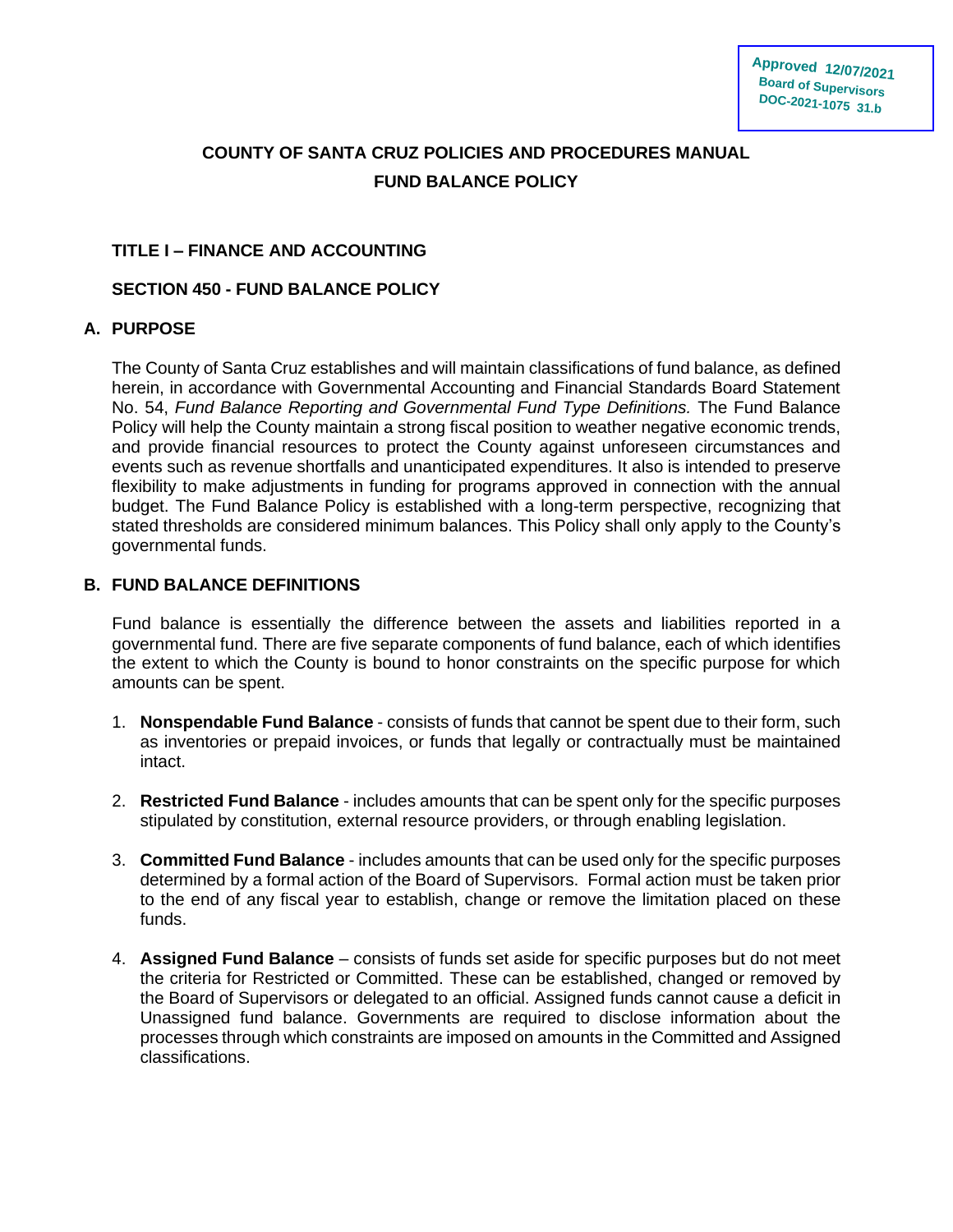5. **Unassigned Fund Balance** – is the residual classification for the General Fund and includes all spendable amounts not contained in the other classifications. These funds are available for any purpose in the fund.

# **PROVISIONS**

#### 1. **Nonspendable Fund Balance**

Funds will be classified as Nonspendable based upon the underlying nature of the related asset. No policy statement is required for funds to be classified as Nonspendable.

# 2. **Restricted Fund Balance**

Funds will be classified as Restricted based upon the nature of the externally stipulated restriction. No policy statement is required for funds to be classified as Restricted.

# 3. **Committed Fund Balance**

The Board of Supervisors has the authority to set aside funds for a specific purpose. The establishment of Committed fund balance requires the passage of a resolution by a simple majority vote before June 30 of the applicable fiscal year. Board action is required to change or remove the commitment. The Board resolution shall identify the title of the commitment, describe the specific purpose for the commitment, and the actual amount of the commitment or the process or formula necessary to calculate the actual amount. Funding for Committed fund balance shall be approved annually by the Board of Supervisors as part of the budget approval process.

# 4. **Assigned Fund Balance**

The Board of Supervisors has the authority to assign funds for a specific purpose with a simple majority vote. The same action is required to change or remove an assignment.

The County Administrative Officer also has the authority to assign funds for specific purposes, and to change or remove the assignment. The establishment, change or removal of an assignment by the County Administrative Officer must be reported to the Board of Supervisors at the earliest opportunity. The Board may change or remove an assignment established by the County Administrative Officer with a simple majority vote.

An appropriation of existing fund balance to eliminate a projected budgetary deficit in the subsequent year's budget may be classified as Assigned fund balance.

# 5. **Unassigned Fund Balance**

Unassigned fund balance is the residual amount of fund balance in the General Fund. It represents the resources available for future spending. An appropriate level of Unassigned fund balance should be maintained in the General Fund to cover unexpected expenditures and revenue shortfalls. Unassigned fund balance may be accessed in the event of unexpected expenditures.

# **C. STABILIZATION ARRANGEMENTS**

A stabilization arrangement may be established to provide funds for an urgent event that affects the safety of employees, residents or property. A stabilization arrangement will be classified as either Restricted or Committed fund balance, depending on the source of constraint on its use. The Board of Supervisors has the authority to establish a stabilization arrangement that will be classified as Committed fund balance. The Board resolution establishing the committed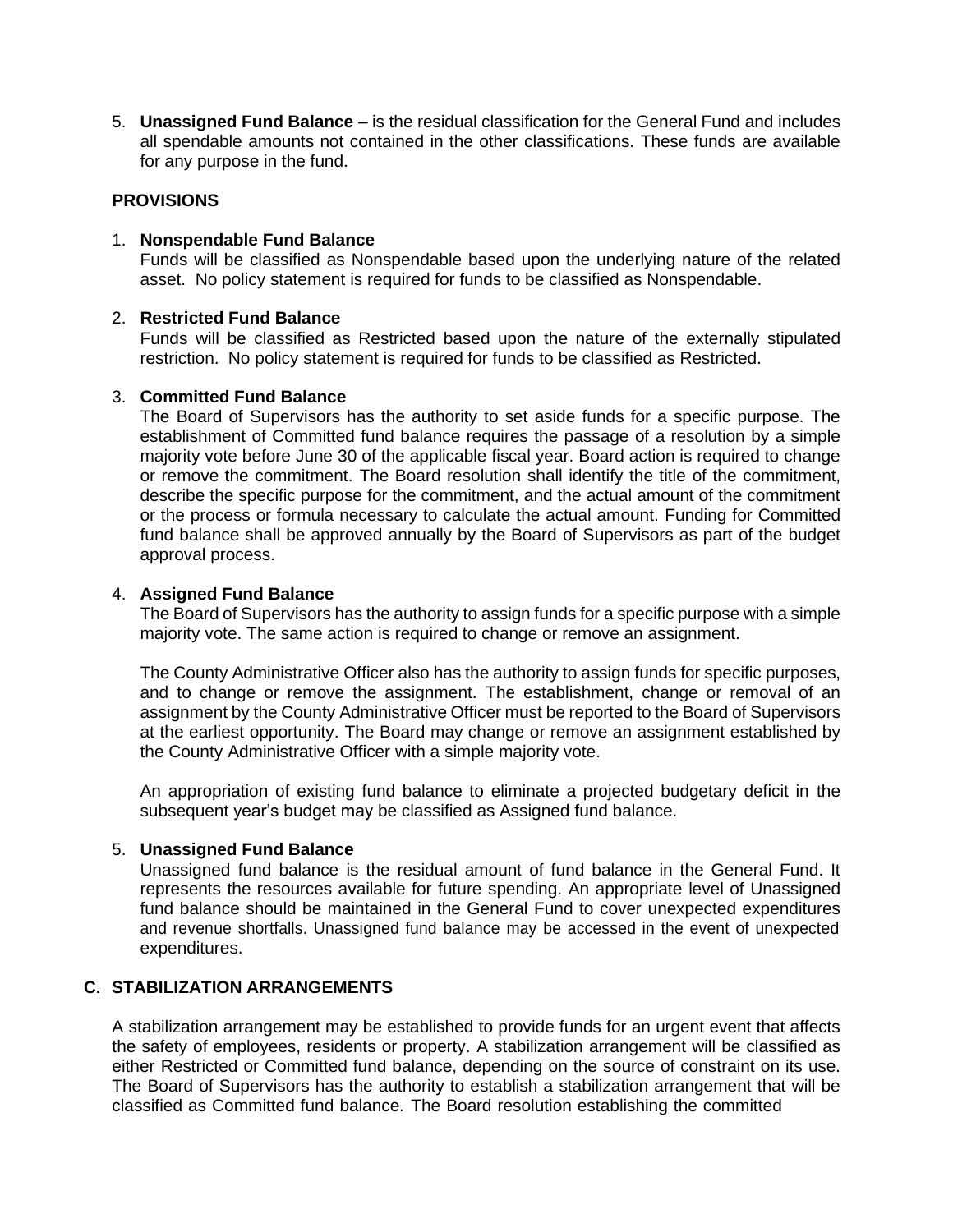stabilization arrangement shall identify the title of the stabilization arrangement, and describe the specific, non-routine circumstances under which the stabilization arrangement may be spent. Stabilization arrangements that do not meet the criteria to be classified as Restricted or Committed are required to be classified as Unassigned fund balance.

# **D. MINIMUM BALANCE**

The minimum fund balance in the County General Fund's Committed and Assigned fund balance categories shall be no less than a total of 7% of the upcoming budget year's estimated revenues. The amount of each fund balance classification shall be estimated and reported in both the Proposed Budget and the Adopted Budget based on the upcoming budget year's revenues as estimated in those documents. If the General Fund fund balance falls below the minimum, the County shall develop a funding plan and a timeframe to bring it to the minimum balance.

# **E. ORDER OF USE OF FUND BALANCE**

Unless the Board of Supervisors takes action stating otherwise at the time the expenditure is approved, the County considers Restricted fund balances to be spent first when an expenditure is incurred for purposes for which both restricted and unrestricted fund balance is available. Similarly, when an expenditure is incurred for purposes for which amounts in any of the unrestricted classifications of fund balance could be used, the County considers Committed amounts to be reduced first, followed by Assigned amounts and then Unassigned amounts.

# **F. MONITORING, REPORTING AND REVIEWING**

The County Executive Officer and Auditor-Controller shall jointly prepare an annual report documenting the status of fund balance for the Board's review in conjunction with consideration of the annual budget. The County's Fund Balance Policy shall be reviewed annually to evaluate its sufficiency.

# **G. SPECIFIC GENERAL FUND COMMITTED RESERVES**

#### **1. Reserve for Working Capital**

Purpose – The Reserve for Working Capital is intended to remain intact and unused to assist the County in maintaining a minimal fund balance.

Establishment and Approval – This stabilization arrangement will be established by a resolution of the Board of Supervisors, and will be approved annually by the Board during the budget approval process.

Use of Funds - Requires a four-fifths vote of the Board of Supervisors appropriating the funds, and a resolution by the Board of Supervisors declaration of Fiscal Emergency.

Fund Balance Classification – Committed fund balance stabilization arrangement.

# **2. Strategic Reserve**

Purpose – The purpose of the strategic reserve is to:

- 1. Mitigate economic downturns that reduce County general revenue;
- 2. Mitigate state or federal budget actions that may reduce County revenue; and
- 3. Maintain core services essential to public health, safety, and welfare.

The funds are separate monies used only for the purposes stated above. The funds are used only to support the operating budget during recessions or periods of economic distress as measured by periods of time when the local unemployment rate exceeds 8% and/or the rate of inflation exceeds the growth in property tax revenue. The target funding level of the strategic reserve is an amount equivalent to 1.5% of general fund operating revenues.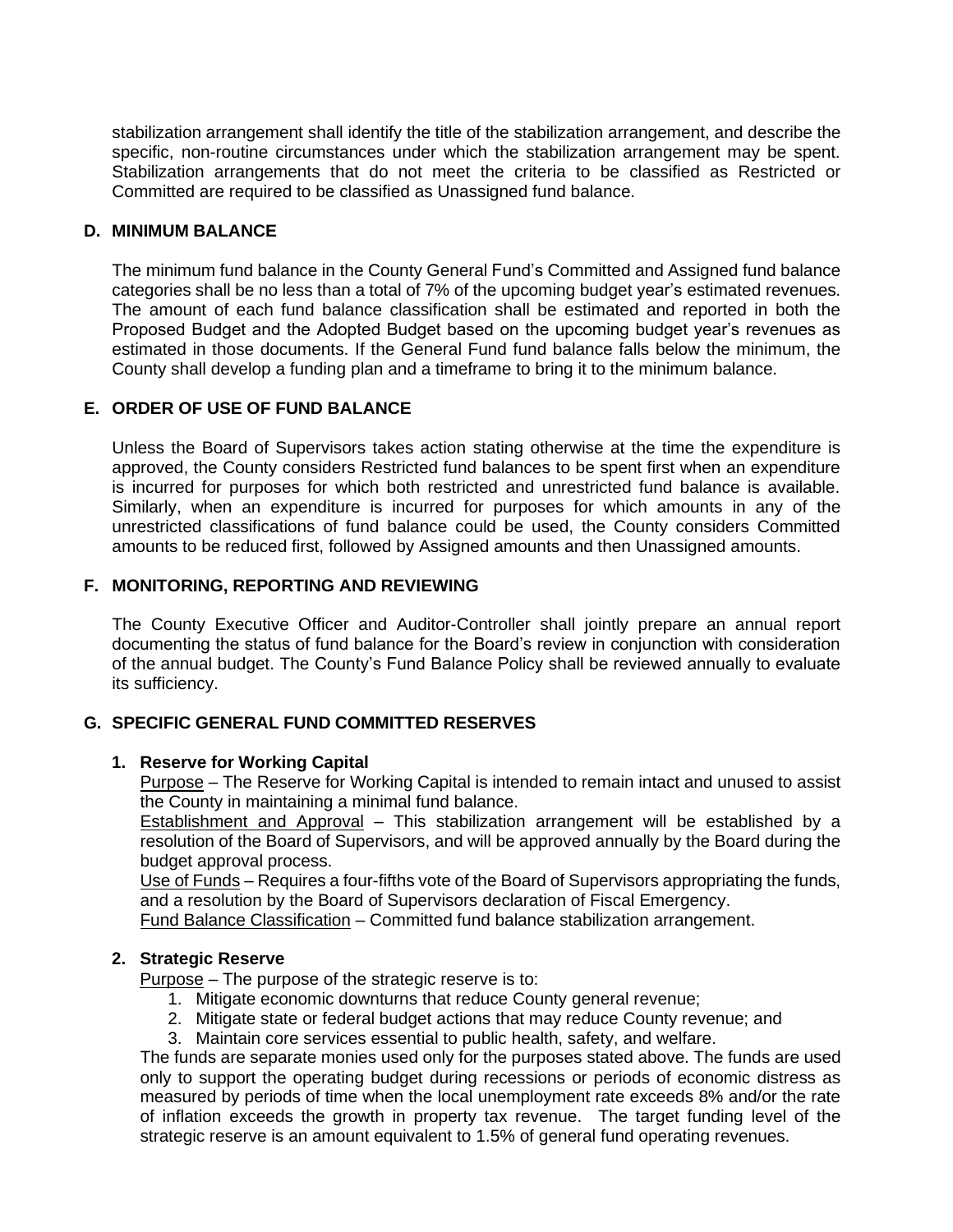Establishment and Approval – This stabilization arrangement will be established by a resolution of the Board of Supervisors, and will be approved annually by the Board during the budget approval process.

Use of Funds – Requires a four-fifths vote of the Board of Supervisors appropriating the funds. Fund Balance Classification – Committed fund balance stabilization arrangement.

#### **3. Reserve for Natural Disasters**

Purpose – The Reserve for Natural Disasters is to fund the extraordinary operating costs, legal costs and cash flow problems associated delays in State and Federal reimbursements for any natural disaster declared by County's Director of Emergency Services and subsequently ratified by the Board of Supervisors, and the State of California or the federal government.

Establishment and Approval – This reserve will be established by a resolution of the Board of Supervisors, and will be approved annually by the Board during the budget approval process. Use of Funds – Requires a four-fifths vote of the Board of Supervisors appropriating the funds. Fund Balance Classification – Committed fund balance

# **H. SPECIFIC GENERAL FUND ASSIGNED RESERVES**

#### **1. Assignment for Federal Qualified Health Programs**

Purpose – This assignment for Federal Qualified Health Programs is intended to provide a reserve for federally qualified health service programs 1) to provide a cushion to mitigate risk associated with mental health managed care programs, (2) to provide an audit reserve for disallowed mental health costs under State or federal programs, and (3) to hold for possible future repayments of grant funds. Other cost savings and unanticipated revenues should be relied on first before the use of the assignment for federally qualified health service programs.

Establishment and Approval – This assignment will be established by the County Administrative Officer, and will be approved annually by the Board during the budget approval process.

Use of Funds – Requires a simple majority vote of the Board of Supervisors appropriating the funds

Fund Balance Classification – Assignment for federally qualified health programs.

#### **2. Assignment for Unanticipated Liabilities**

Purpose – The Assignment for Unanticipated Liabilities is intended to provide a reserve to mitigate the risk of unanticipated liabilities not covered by the Property and Liability Fund. Other cost savings and any unanticipated revenues should be relied on first before the use of the assignment for unanticipated liabilities.

Establishment and Approval – This assignment will be established by the County Administrative Officer, and will be approved annually by the Board during the budget approval process.

Use of Funds – Requires a simple majority vote of the Board of Supervisors appropriating the funds.

Fund Balance Classification – Assignment for unanticipated liabilities.

#### **3. Assignment for Human Services Programs**

Purpose – The Assignment for Human Services Programs is intended to provide a reserve for human services programs 1) to provide a cushion to mitigate risk associated with one-time only fluctuations in federally or State funded human services programs, and (2) to provide an audit reserve for disallowed human services costs under State or federal programs. Other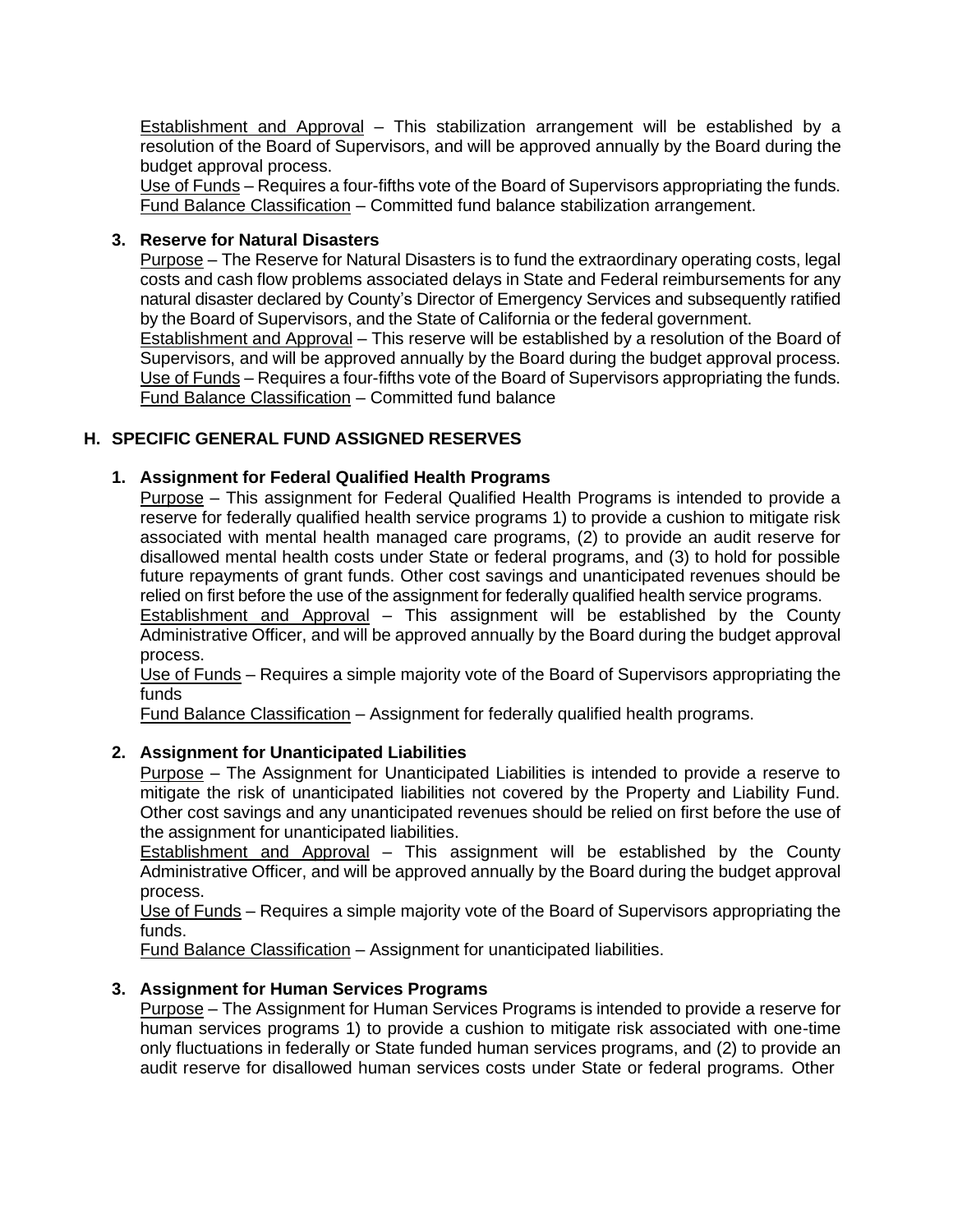cost savings or unananticipated revenues should be relied on first before the use of the assignment for human services.

Establishment and Approval – This assignment will be established by the County Administrative Officer, and will be approved annually by the Board during the budget approval process.

Use of Funds – Requires a simple majority vote of the Board of Supervisors appropriating the funds.

Fund Balance Classification – Assignment for Human Services programs.

# **4. Assignment for the Budgeted Structural Deficit**

Purpose – The Assignment for the Budgeted Structural Deficit is to provide adequate funding when the current year budget to actual savings does not fund the necessary carryover fund balance. Contingencies and other cost savings and unanticipated revenues should be relied on first before the use of the assignment for the budgeted structural deficit.

Establishment and Approval – This assignment will be established by the County Administrative Officer, and will be approved annually by the Board during the budget approval process.

Use of Funds – Requires a simple majority vote of the Board of Supervisors appropriating the funds.

Fund Balance Classification – Assignment for Budgeted Structural Deficit.

# **5. Assignment for the Budgeted Salary Savings**

Purpose – The Assignment for the Budgeted Salary Savings is to provide coverage for the salary and benefit cost which is typically not budgeted and relies on turnover and salary savings during the year. Contingencies and other cost savings and unanticipated revenues should be relied on first before the use of the assignment for the Salary Savings.

Establishment and Approval – This assignment will be established by the County Administrative Officer, and will be approved annually by the Board during the budget approval process.

Use of Funds – Requires a simple majority vote of the Board of Supervisors appropriating the funds.

Fund Balance Classification – Assignment for the Budgeted Salary Savings.

#### **I. OTHER PROVISIONS**

#### 1. **Special Revenue Funds**

Special revenue funds are created to account for the proceeds of specific revenue sources that are legally restricted to expenditure for specified purposes. Special revenue funds shall maintain a positive fund balance without the need for support from the County General Fund. If the fund balance is not positive at any year end, the County shall develop a funding plan and a timeframe to bring it into a positive state. Unless the Board of Supervisors takes action stating otherwise at the time the expenditure is approved, fund balance in special revenue funds shall be spent in the following order of priority when possible: Restricted, Committed, and then Assigned.